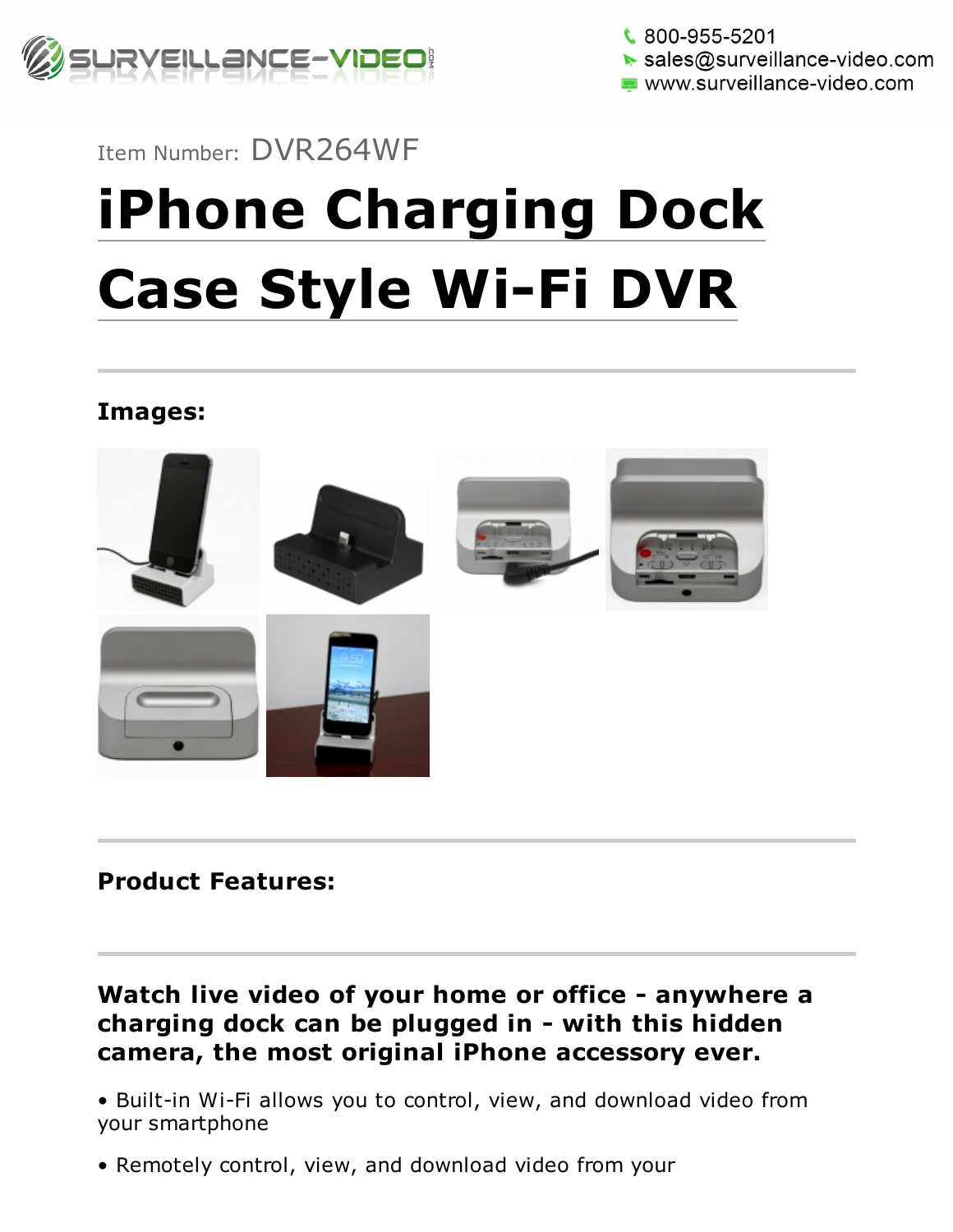smartphone/tablet anywhere in the world

- Records at 1080p/720p/WVGA @ 30fps
- Takes up to a 32GB SD card

• Appears and functions as a normal iPhone/iPad charger with built in DVR and 2MP camera

- Powered by AC outlet
- LED indicators for power, charging, Wi-Fi, and recording
- Over-write function; hassle free for changing the memory card

#### Download the free app:



Keep an eye on family and work when you plug this versatile hidden camera into your surveillance plan.

# Made by LawMate, supported by KJB - a winning combination

### Product Specs:

- Built-in Image Sensor: 1/2.9" Progressive CMOS Sensor
- Dimensions: 71x69x50mm
- Power Consumption: 440mA-470mA (Wi-Fi On)
- Power Input: DC 5V
- Date/Time Table: YYYY/MM/DD, HH:MM:SS
- Data Interface: Mini USB 2.0
- Memory Type: Micro SD Card
- Wi-Fi: Built in Wi-Fi Module (IEEE 802.11b/g/n)
- Photo Capability: 2M
- Frame Rate: Up To 30fps
- Recording Capability: 1920x1080/1280x720/848x480
- Recording Types: Auto, Manual, and Motion Detection
- File Format: MOV, JPEG
- Angle Of View: 78 degrees
- Focal Length: 3.64mm
- Sensor Sensitivity: 0.03 Lux @ F2.0